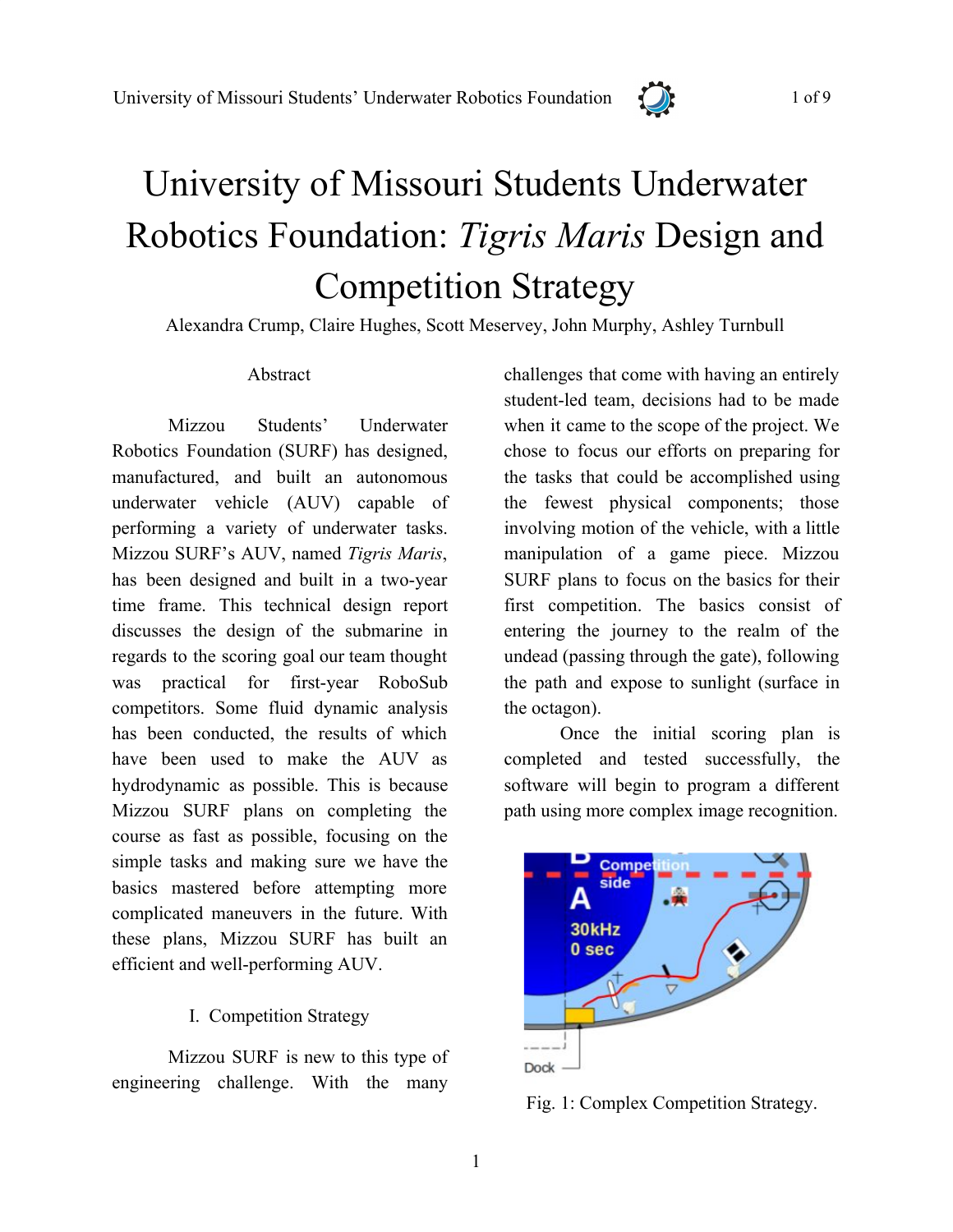

This will only be attempted if the basic path has been completed successfully. In the more complex path, the scoring plan will begin with the coin flip, searching for the gate. Once the gate is located the sub will move toward the small section and pass through. After the gate, the sub will then follow the path as it does in the basic programming. At the end of the path, the sub will then search for a buoy. At this point, we will not aim for a specific picture and focus on making contact. After contact with the buoy has been made, the sub will proceed to the octagon to surface in the sunlight and end its run.

# II.Vehicle Design

# Mechanical

Our AUV consists of a ten-inch acrylic tube, capped on one end by a dome of the same material, and on the other end by an aluminum end cap. We machined the end cap out of a solid block of aluminum to allow for a custom fit onto our tube and to contain our wiring. Surrounding the tube we have a front and back plate also made from aluminum. The front plate contains 3D printed hydrofoils to create a more hydrodynamic shape for forward motion. The front and back plates each attach to a 3D printed ring that bonds them to the tube and the end cap respectively. Connecting the front and back plate are six one-inch aluminum extrusions that provide mounting points for our propulsion system and a variety of sensors.

Mounting the electrical systems within the central body tube is key to the operation of the AUV. This part consists of three triangular "rib" structures slotted for metal sheets to be inserted into the ribs. The rib structures include hinges that allow the electronics bay to be removed from the body tube and laid flat, allowing for structural or electronics work. Once the work is finished, the electronics bay will be folded back into the triangular structure and reinserted into the main body.

Another identifying feature of our sub is its propulsion system. The two tubes running from front to back are made of PVC pipe and 3D printed PLA. The tubes create more thrust off our horizontal brushless motors that each have a custom 3D printed PLA propeller. These two motors are used to propel the sub in the forward and aft direction while also controlling the yaw. The up and down directions, as well as the pitch and roll of the sub, will be controlled by the four Blue Robotics motors mounted below the main tube. Altogether, our sub supports a full 6 degrees of motion.

# **Electronics**

The AUV's power comes from 3 lithium-ion polymer batteries. Two four-cell lithium-polymer batteries are used to handle the high potential current draw of the motors. Another power line is powered by a three-cell Lithium-Polymer battery first fed through a DC/DC converter to supply 5V to the rest of the AUV's servos and CPU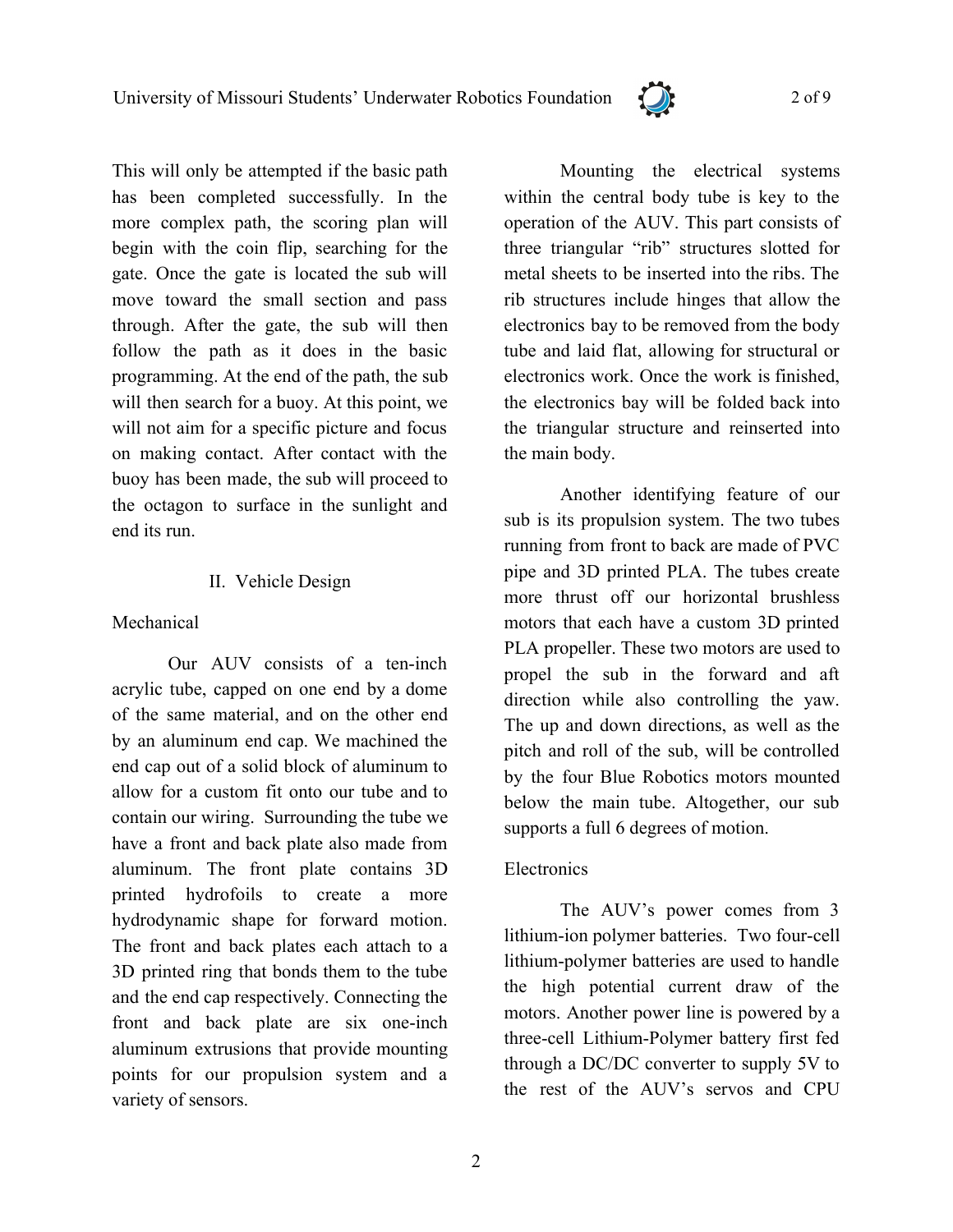

components. Lastly, the AUV has Neopixel LED strands powered directly from the 5V line that will relay warning signals in the event a critical condition is met. This may include dangerous heat levels, water leakage in the electronics bay, and other potentially catastrophic situations.



Fig. 2: Circuit Diagram for *Tigris Maris* 2019 and corresponding motor control.

# Software

The sub is very reliant on the software systems it has on board. The software is divided into four categories: image recognition, audio signal vector analysis, motor control, and navigation systems.

What has proven to be one of the most difficult parts has been motor control. Due to the fact that the sub is equipped with high current electronic speed controllers, there is little documentation, and proprietary pinouts make it a massive hurdle to overcome. This will likely continue to be a problem for seasons of RoboSub to come.

The image recognition is being done using a Tensorflow deep learning neural network, with the help of Keras to make the process easier to develop. A base image set to train the model has been made from 3D models and has had image post-processing applied to create a more realistic simulation of what will be seen in the water.

The audio signal vector analysis is done by simply comparing the signals received by six hydrophones oriented in various directions and pointing the sub in the direction of the source.

The navigation system will be pulling together all the data generated by the rest of the software stack. It will be responsible for doing the decision-making process for each task in the competition and mapping a route between the different tasks.

The software will be running on a networked group of four Raspberry Pi 3 Model Bs. This group of machines will communicate over ethernet to a SQL database running on one of the Pis. The Pis will be cooled by two 40 millimeter fans due to the heat generated by their processors, which will most likely be running near their limit. The Pis will each be equipped with a 64-gigabyte microSD card to store all of the data that they generate throughout the competition.

# III. Experimental Results

Mizzou SURF began testing in the spring of 2018. The first tests began with the new motors purchased for the forward thrusters. The goal of testing was to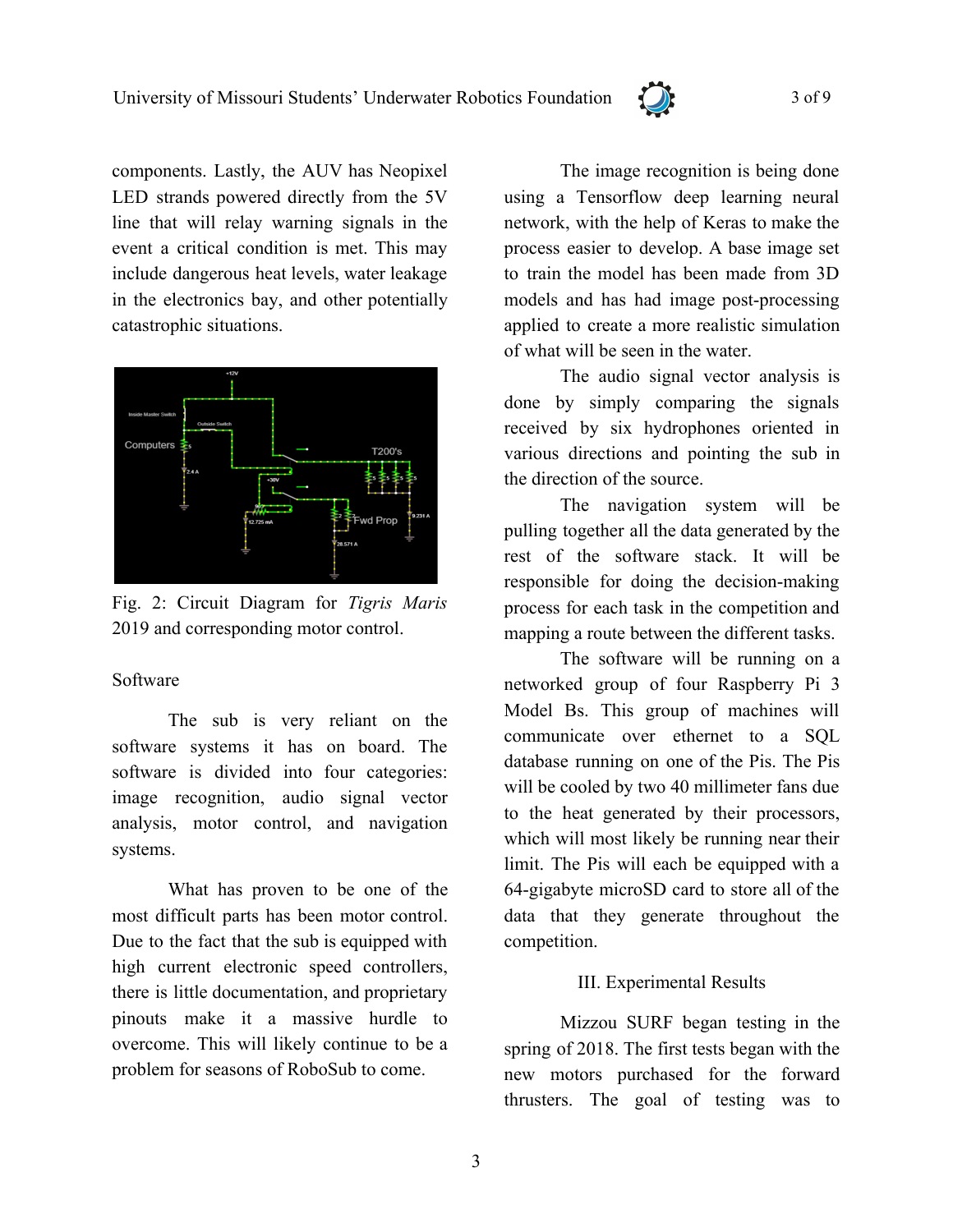

determine which propeller design would produce the most thrust for the AUV. The setup consisted of a submerged motor and propeller, ESC, fish tank, and batteries. This is how SURF began its design of the propellers that now reside on the sub. This also led the team to discover that much larger motors were needed to propel the sub at the competition.

Other mechanical experiments were conducted on a torpedo launching system. The original design consisted of a 3D printed barrel and a spring-loaded mechanism that would release the torpedo using the energy stored in the spring. Early testing showed that the barrel broke under the great stress from the spring. Because of this, a PVC barrel was manufactured and has proven successful thus far. However, due to time constraints, Mizzou SURF decided to discontinue development of the torpedo launcher and refocus its efforts elsewhere, and plans to implement a launcher at next year's competition.

During propulsion and torpedo testing, waterproof testing also began. This proved to be particularly challenging for Mizzou SURF. Many different leak tests were performed on complicated Mil-Spec connectors unfamiliar to most of the team. Eventually, leaks were found and mobility tests were able to begin.

Nearly all of the software on board the sub is an ongoing experiment. Due to the changing nature of the competition from year to year new software is constantly being thought up and tested. One of the

biggest things that have been an issue for electrical, mechanical, and software teams, has been the motors that we are using for our main propulsion. The high current electronic speed controllers have been a challenge to work with for the software and electrical teams due to the odd nature of these devices. The mechanical team has been working hard to design the needed mounting solutions and propellers.

# IV. Acknowledgments

We would like to thank our support system, without which none of this would be possible. Our faculty advisor, Dr. Josiah A. Bryan, has been a steadfast supporter from the very beginning. Dr. Bryan continues to believe in our mission and provides opportunities to showcase and improve our organization.

Also responsible for the continued success of Mizzou SURF is the NASA-Missouri Space Grant Consortium. The funding and opportunity awarded allows for our organization to design, build, and test our AUV and the systems that go into the vehicle.

Next, we thank the Mechanical & Aerospace Engineering department of the University of Missouri College of Engineering for allowing us to create our student organization. They have provided us with support through funding, workspace, manufacturing assistance, and visibility for recruiting.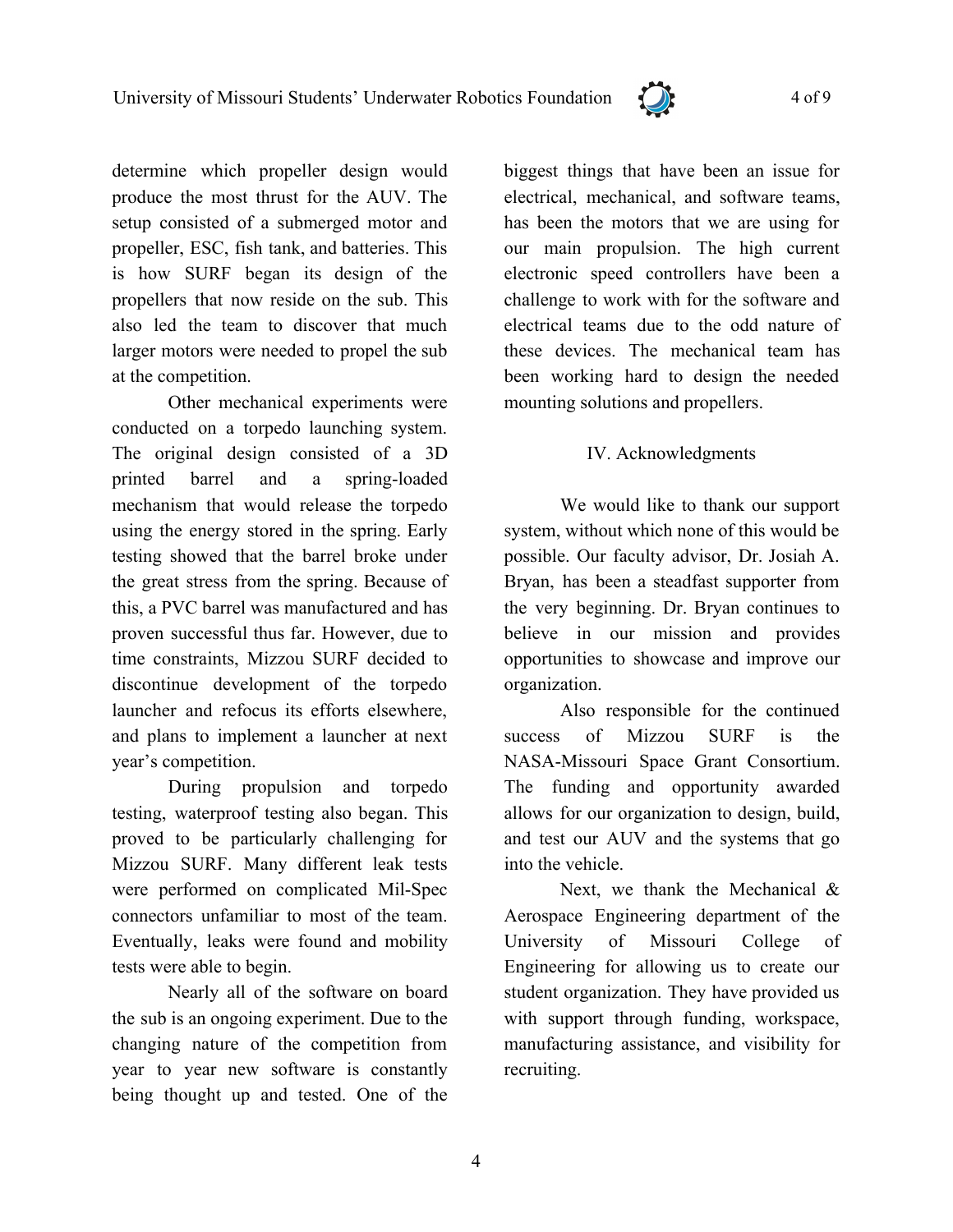

Lastly, Mizzou SURF would like to thank its devoted members. Without the long nights, long weekends and countless meetings we would not have anything to put in the water. We are forever grateful for everyone who has supported us and who continues to support our efforts to create *Tigris Maris*.

# V. References

"API Documentation : TensorFlow Core r1.14 : TensorFlow," TensorFlow. [Online]. Available: https://www.tensorflow.org/api\_docs. [Accessed: 07-May-2019].

 "Documentation," Arduino. [Online]. Available: https://www.arduino.cc/en/Main/Docs. [Accessed: 09-May-2019].

 "Keras: The Python Deep Learning library," Home - Keras Documentation. [Online]. Available: https://keras.io/. [Accessed: 15-May-2019].

 "Python 3.7.4rc2 documentation," Python 3.7.4rc2 documentation, 07-Jul-2019. [Online]. Available: https://docs.python.org/3/. [Accessed: 20-May-2019].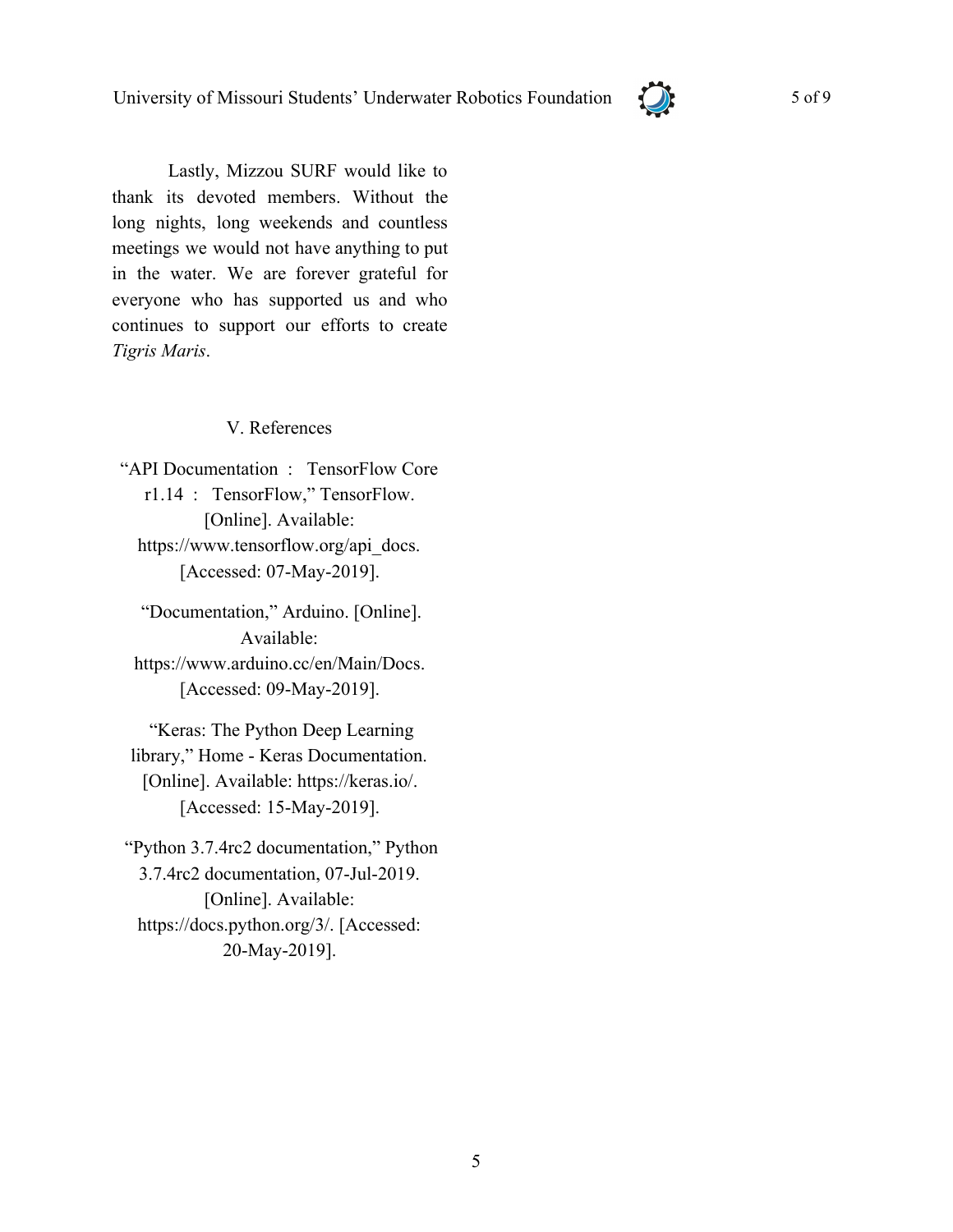

Appendix A

| <b>Subjective Measures</b>                            |                                   |                                  |                                |  |  |
|-------------------------------------------------------|-----------------------------------|----------------------------------|--------------------------------|--|--|
|                                                       | <b>Maximum Points</b>             | <b>Expected</b><br><b>Points</b> | <b>Points</b><br><b>Scored</b> |  |  |
| <b>Utility of team website</b>                        | 50                                | 50                               |                                |  |  |
| <b>Technical Merit (from journal paper)</b>           | 150                               | 150                              |                                |  |  |
| Written Style (from journal paper)                    | 50                                | 50                               |                                |  |  |
| Capability for Autonomous Behavior (static judging)   | 100                               | 25                               |                                |  |  |
| Creativity in System Design (static judging)          | 100                               | 100                              |                                |  |  |
| <b>Team Uniform (static judging)</b>                  | 10                                | 10                               |                                |  |  |
| <b>Team Video</b>                                     | 50                                | 50                               |                                |  |  |
| <b>Pre-Qualifying Video</b>                           | 100                               | $\overline{0}$                   |                                |  |  |
| <b>Discretionary points (static judging)</b>          | 40                                | 40                               |                                |  |  |
| <b>Total</b>                                          | 650                               | 475                              |                                |  |  |
| <b>Performance Measures</b>                           |                                   |                                  |                                |  |  |
|                                                       | <b>Maximum Points</b>             |                                  |                                |  |  |
| <b>Weight</b>                                         | See Table 1 / Vehicle             | 18                               |                                |  |  |
| Marker/Torpedo over weight or size by <10%            | minus 500 / marker                |                                  |                                |  |  |
| <b>Gate: Pass through</b>                             | 100                               | 100                              |                                |  |  |
| <b>Gate: Maintain fixed heading</b>                   | 150                               | 150                              |                                |  |  |
| <b>Gate: Coin Flip</b>                                | 300                               |                                  |                                |  |  |
| Gate: Pass through 60% section                        | 200                               |                                  |                                |  |  |
| <b>Gate: Pass through 40% section</b>                 | 400                               | 400                              |                                |  |  |
| <b>Gate: Style</b>                                    | +100 (8x max)                     | 400                              |                                |  |  |
| <b>Collect Pickup: Crucifix, Garlic</b>               | 400 / object                      |                                  |                                |  |  |
| Follow the "Path" (2 total)                           | 100 / segment                     | 200                              |                                |  |  |
| <b>Slay Vampires: Any, Called</b>                     | 300, 600                          | 300                              |                                |  |  |
| <b>Drop Garlic: Open, Closed</b>                      | 700, 1000 / marker (2 + pickup)   |                                  |                                |  |  |
| <b>Drop Garlic: Move Arm</b>                          | 400                               |                                  |                                |  |  |
| Stake through Heart: Open Oval, Cover Oval, Sm Heart  | 800, 1000, 1200 / torpedo (max 2) |                                  |                                |  |  |
| <b>Stake through Heart: Move lever</b>                | 400                               |                                  |                                |  |  |
| Stake through Heart: Bonus - Cover Oval, Sm Heart     | 500                               |                                  |                                |  |  |
| <b>Expose to Sunlight: Surface in Area</b>            | 1000                              | 1000                             |                                |  |  |
| <b>Expose to Sunlight: Surface with object</b>        | 400 / object                      |                                  |                                |  |  |
| <b>Expose to Sunlight: Open coffin</b>                | 400                               |                                  |                                |  |  |
| <b>Expose to Sunlight: Drop Pickup</b>                | 200 / object (Crucifix only)      |                                  |                                |  |  |
| <b>Random Pinger first task</b>                       | 500                               |                                  |                                |  |  |
| <b>Random Pinger second task</b>                      | 1500                              |                                  |                                |  |  |
| <b>Inter-vehicle Communication</b>                    | 1000                              |                                  |                                |  |  |
| Finish the mission with T minutes (whole + factional) | <b>Tx100</b>                      |                                  |                                |  |  |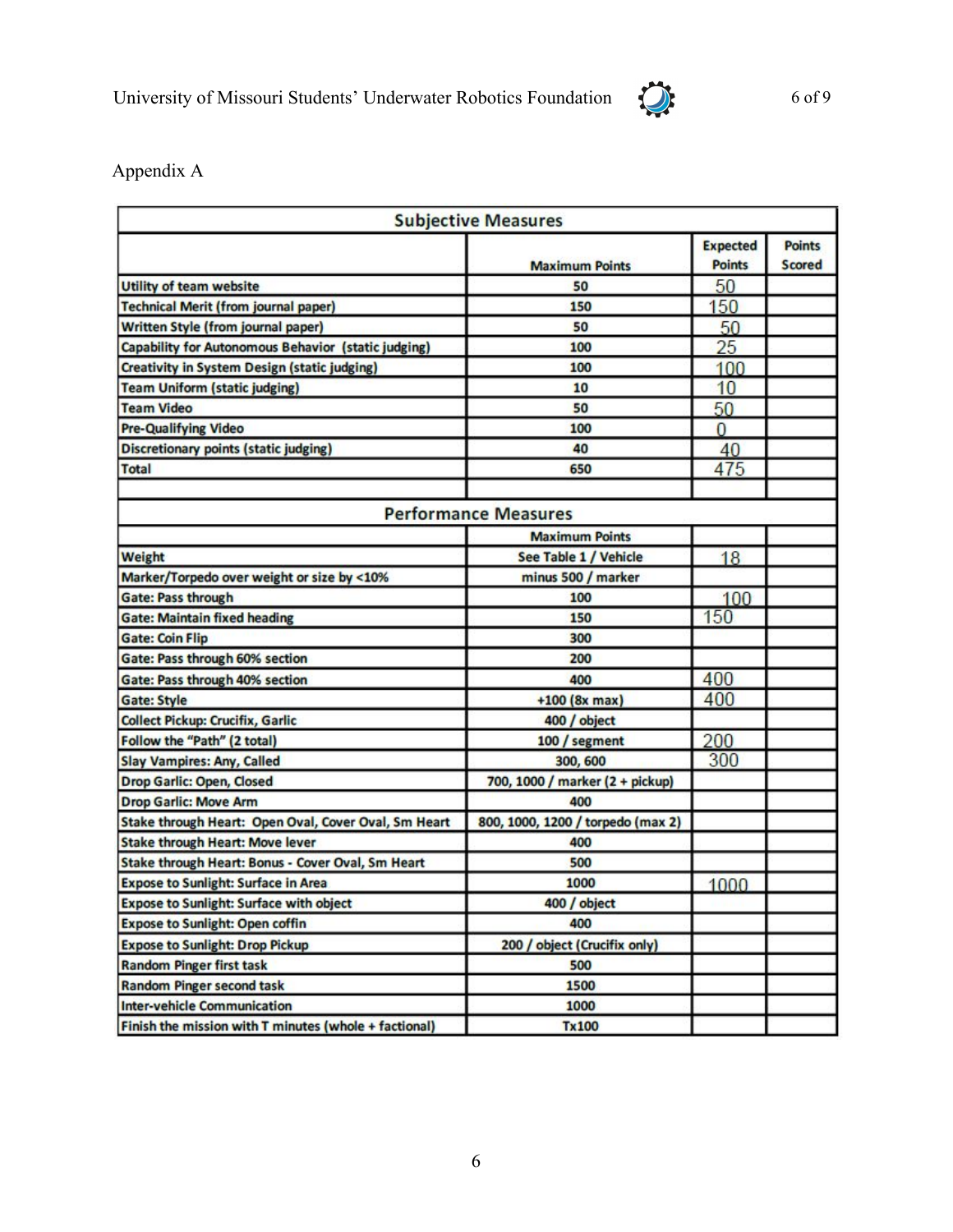

# Appendix B

| Component            | Vendor               | Model/Type            | Specs              | Cost (if new) |  |
|----------------------|----------------------|-----------------------|--------------------|---------------|--|
| Frame                | McMaster-Carr        | Connecting bars       | 1" Aluminum        | \$50          |  |
|                      |                      |                       | Extrusion          |               |  |
|                      | McMaster-Carr        | Front & back plates   | $1/8$ " Sheet      | \$50          |  |
|                      |                      |                       | Aluminum           |               |  |
| Waterproof           | McMaster-Carr        | Acrylic Body tube     | 9" dia. x 24" long | \$500         |  |
| Housing              |                      |                       | $x$ 1/2" thick     |               |  |
|                      | <b>Plastic Guys</b>  | Acrylic Dome          | 9" hemisphere      | \$98          |  |
|                      | McMaster-Carr        | Aluminum Back Cap     | Aluminum           | \$200         |  |
| Connectors           | Glenair              | Aquamouse             | Shell size #10     | Donated       |  |
| Thrusters            | <b>Blue Robotics</b> | T100 Thruster         | 5lbs of thrust     | 4 x \$119     |  |
| Motor Control        | Blue robotics        | <b>Basic ESC</b>      | 30A                | $25*4$        |  |
| Propellers           | 3D printed in-house  |                       | <b>PLA</b>         | N/A           |  |
| <b>Battery</b>       | <b>Hobby King</b>    | Turnigy               | 20Ah 4S            | 3 x \$150     |  |
| Converter            | <b>KNARCO</b>        | DC-DC Buck converter  | 100W 5V            | 28            |  |
| <b>CPU</b>           | Amazon               | Raspberry Pi 3 B+     | 1.4GHz quad-core   | 4 x \$37.42   |  |
|                      |                      |                       | ARMv8 CPU, 1       |               |  |
|                      |                      |                       | <b>GB RAM</b>      |               |  |
| <b>Internal Comm</b> | Amazon               | D-Link DGS-108        | 8 10/100/1000      | \$29.99       |  |
| Network              |                      |                       | Mbps ports         |               |  |
| <b>External Comm</b> | Generic              | Cat6 cabling          | 10gbps             | 50.65         |  |
| Interface            |                      |                       |                    |               |  |
| Programming          | Python               |                       |                    |               |  |
| Language 1           |                      |                       |                    |               |  |
| (IMU)                | Grove                | <b>IMU 10DOF V2.0</b> |                    | \$14.50       |  |
| Camera(s)            | Logitech             | C920 HD Pro           | 1920 x 1080        | 3 x \$60      |  |
| Hydrophones          | Aquarian Audio       | H1C Hydrophone        |                    | 6 x \$139     |  |
| Open source          | Keras/Tensorflow     | Keras/Tensorflow      | n/a                | \$0           |  |
| software             |                      |                       |                    |               |  |
| Team size            | 24 members           |                       |                    |               |  |
| HW/SW                | 7:1                  |                       |                    |               |  |
| expertise ratio      |                      |                       |                    |               |  |
| Testing time:        | 3 hours              |                       |                    |               |  |
| in-water             |                      |                       |                    |               |  |